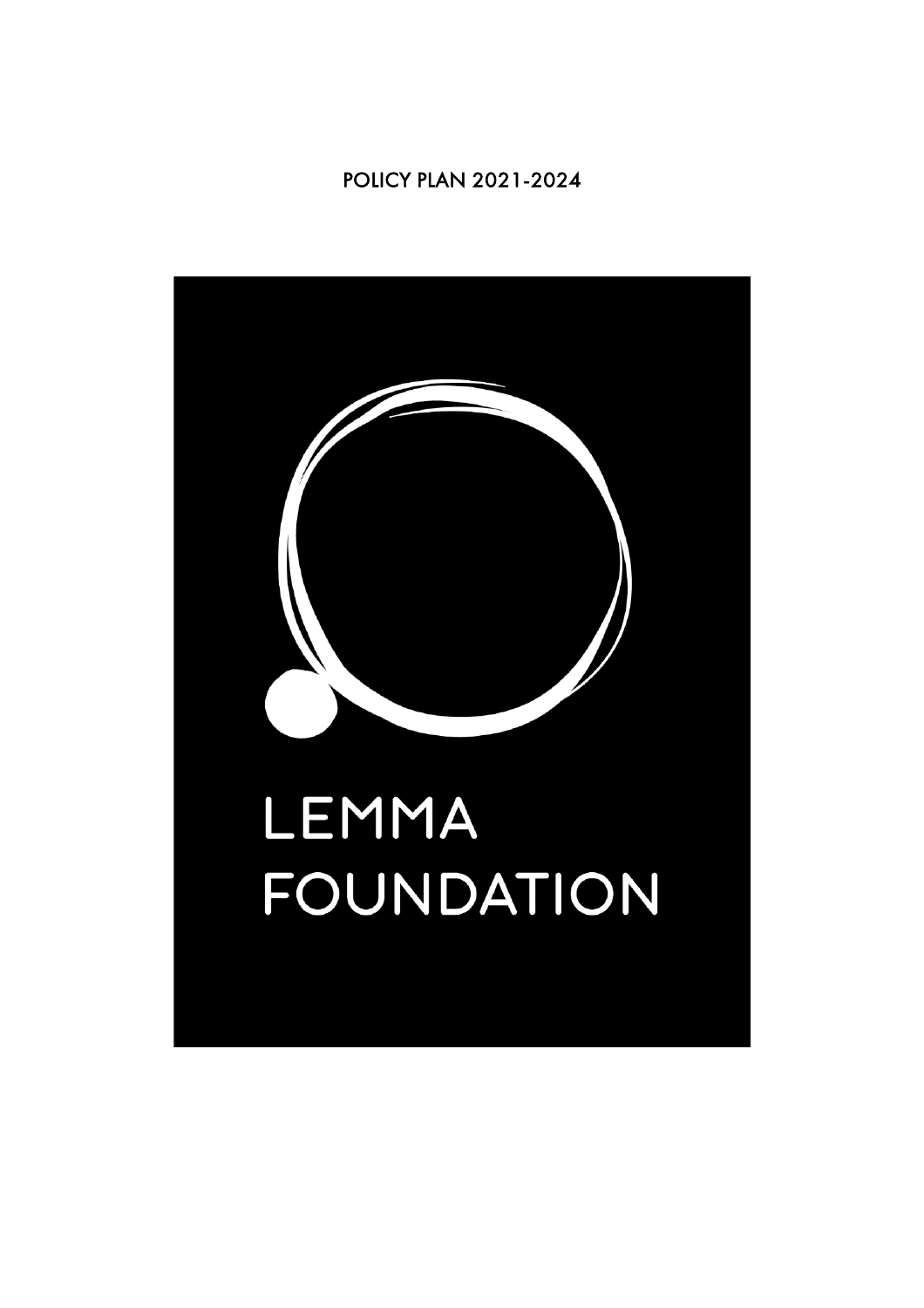

# POLICY PLAN [2021-2024]

| Stichting Lemma Foundation<br><b>Foundation Name</b> |                                             |  |  |  |  |  |  |
|------------------------------------------------------|---------------------------------------------|--|--|--|--|--|--|
| <b>RSIN Nummer</b>                                   | 862776703                                   |  |  |  |  |  |  |
| KvK                                                  | 83221271                                    |  |  |  |  |  |  |
| Reference                                            | Lemma Foundation_Policy Plan_2021-2024_v2.0 |  |  |  |  |  |  |
| Date                                                 | 28-07-21                                    |  |  |  |  |  |  |
| Status                                               | Definitive                                  |  |  |  |  |  |  |
| Author(s)                                            | J. Matos-Castaño                            |  |  |  |  |  |  |
|                                                      | A. van de Water                             |  |  |  |  |  |  |
|                                                      | M. Vlaming                                  |  |  |  |  |  |  |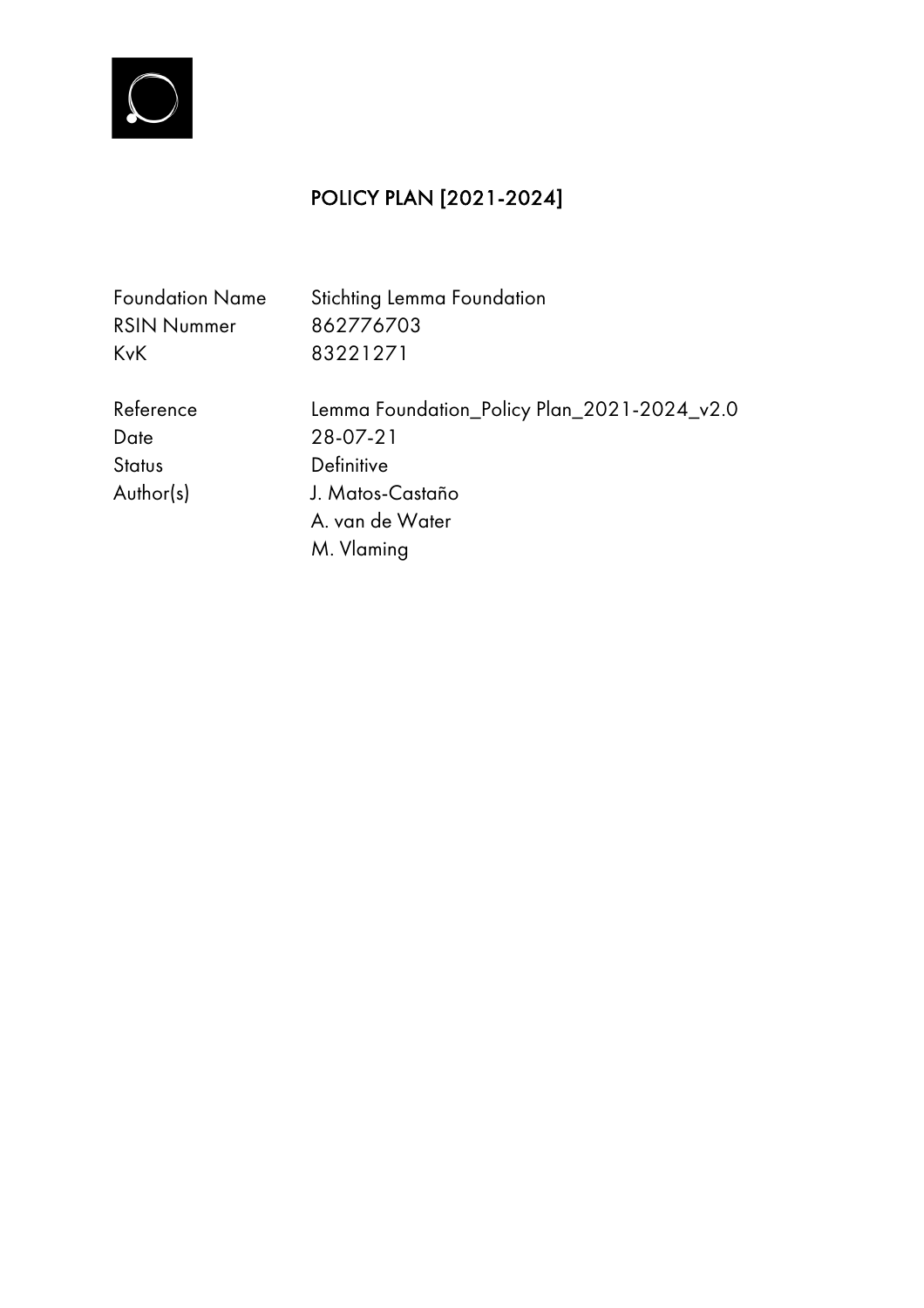

# **Table of Contents**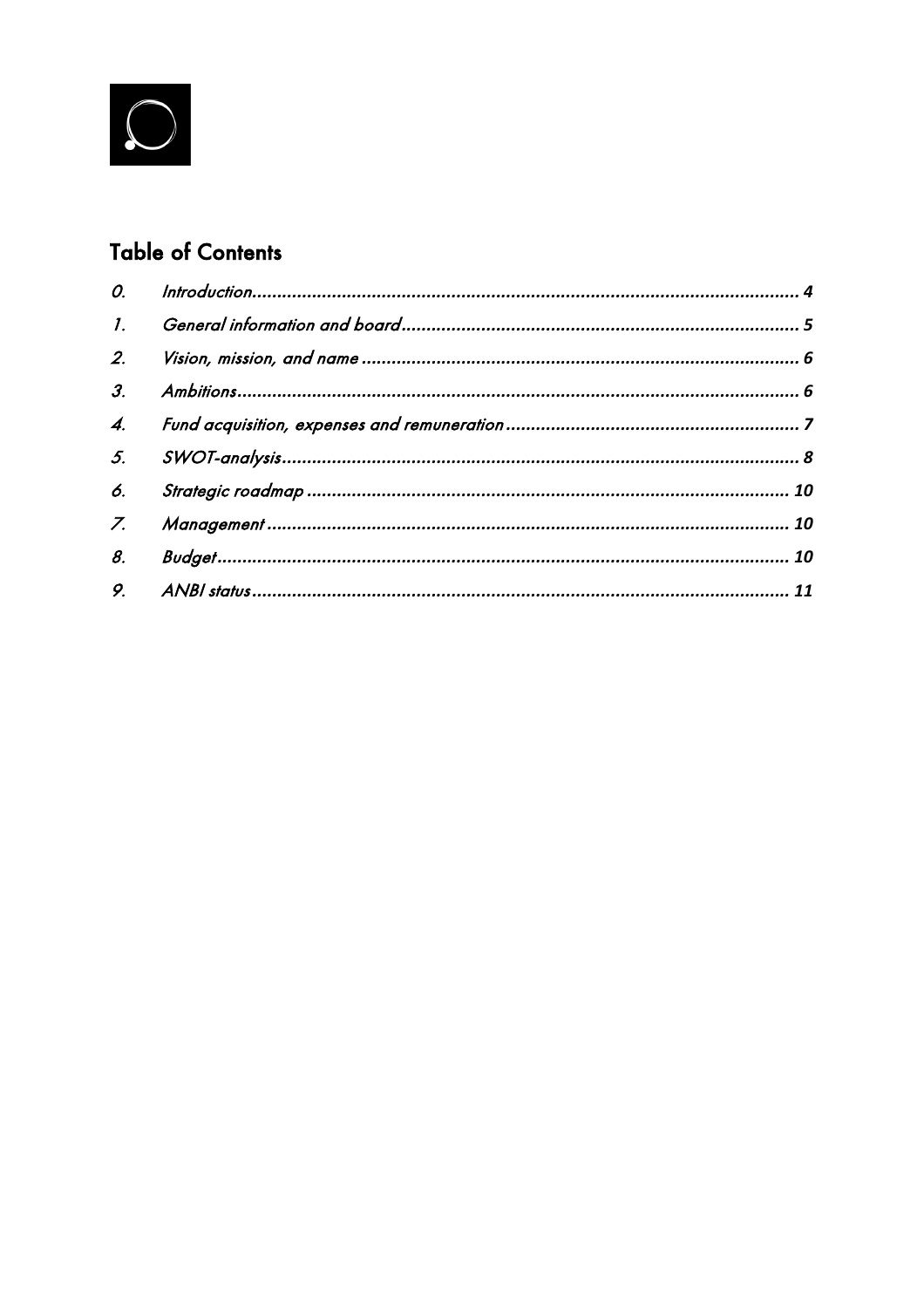

# 0. Introduction

Lemma Foundation was created in 2021. This policy plan covers the time between July 2021-July 2024. In this policy plan, the board articulates the goals and expected results of the combined effort over the stated period.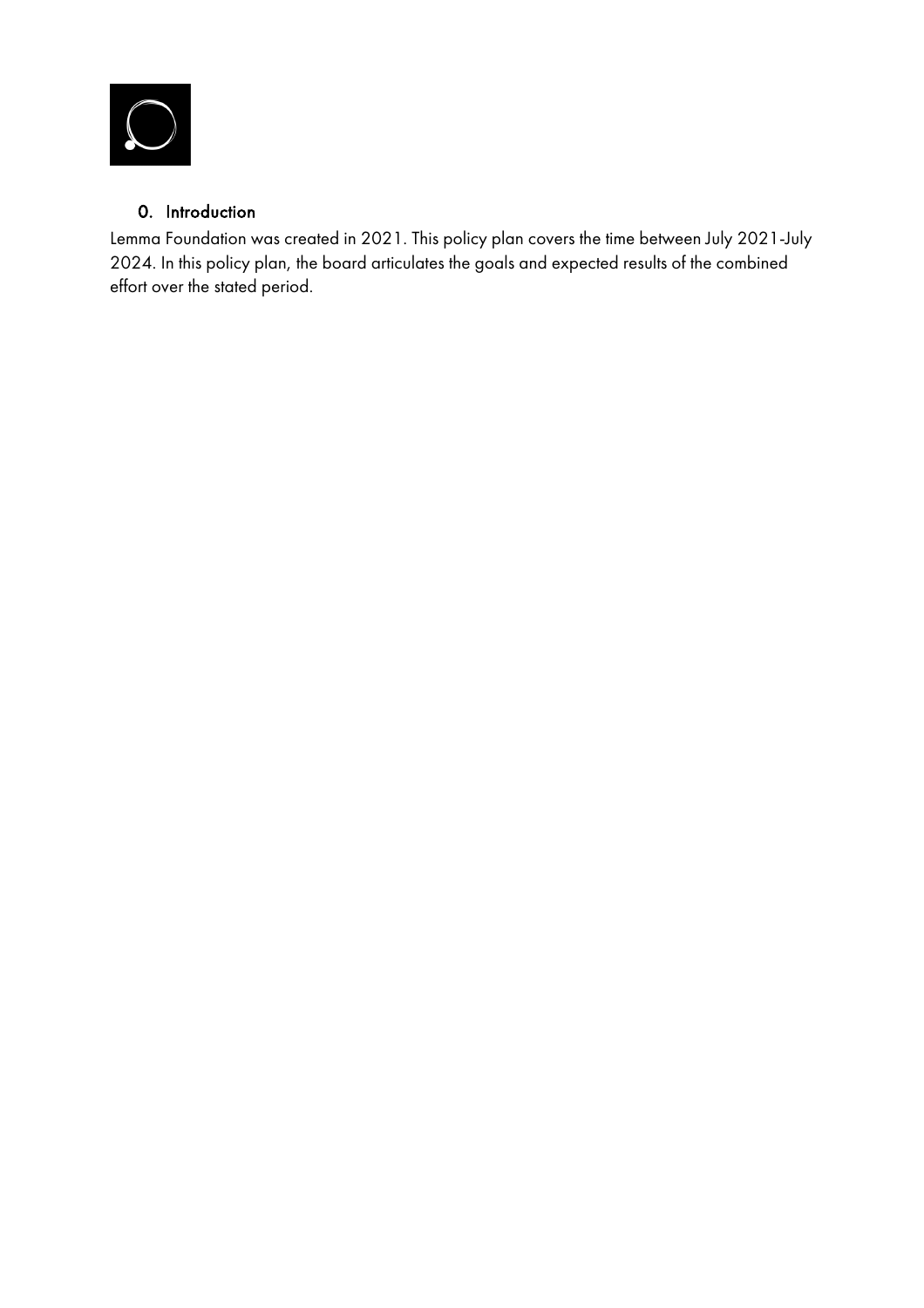

# 1. General information and board

| Statutory name:       | Stichting Lemma Foundation                      |  |  |  |  |  |  |  |
|-----------------------|-------------------------------------------------|--|--|--|--|--|--|--|
| Type of organization: | Foundation                                      |  |  |  |  |  |  |  |
| Founded               | June 2021                                       |  |  |  |  |  |  |  |
| KvK Number            | 83221271                                        |  |  |  |  |  |  |  |
| Fiscal number (RSIN)  | 862776703                                       |  |  |  |  |  |  |  |
| Bank account (IBAN)   | NL46BUNQ2063117942                              |  |  |  |  |  |  |  |
| Visiting address:     | Tuinlaan 90, 3111 AW Schiedam (The Netherlands) |  |  |  |  |  |  |  |
| Phone number:         | +31 (0)10 26 100 16                             |  |  |  |  |  |  |  |
| Website:              | www.lemmafoundation.org                         |  |  |  |  |  |  |  |
| Email:                | info@lemmafoundation.org                        |  |  |  |  |  |  |  |
| <b>Board</b>          |                                                 |  |  |  |  |  |  |  |
| Name:                 | A. van de Water                                 |  |  |  |  |  |  |  |
| <b>Function:</b>      | Chairman                                        |  |  |  |  |  |  |  |
| Name:                 | M. F. W. Vlaming, MSc                           |  |  |  |  |  |  |  |
| Function:             | <b>Treasurer</b>                                |  |  |  |  |  |  |  |
| Name:                 | dr. ir. J. Matos-Castaño                        |  |  |  |  |  |  |  |
| Function:             | Secretary                                       |  |  |  |  |  |  |  |
| Name:                 | V. E. Mouw                                      |  |  |  |  |  |  |  |
| Function:             | <b>Board Member</b>                             |  |  |  |  |  |  |  |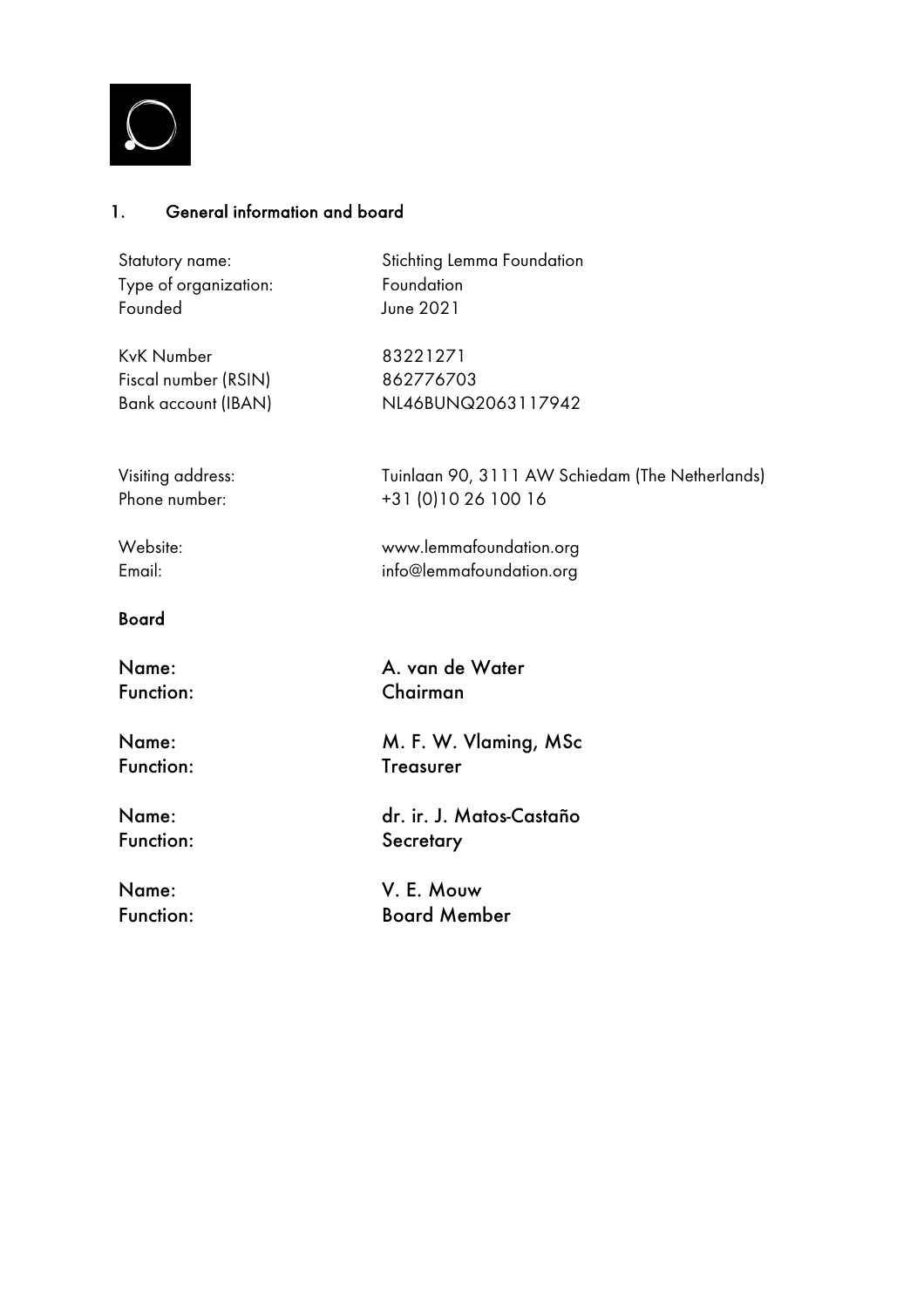

## 2. Vision, mission, and name

### 2.1 Vision

The vision of Lemma Foundation is that every person should have access to and engage with arts, culture, and science to learn something new about the world, and act upon it in a positive way.

# 2.2 Mission

Lemma Foundation is committed to making arts, culture, and science accessible to a wider audience to drive positive social change. Lemma Foundation shall achieve its objective by, among other things:

- Identifying and supporting initiatives and/or programs that make art, culture, and science accessible to a wider audience.
- Facilitating the display of relevant stories, research and collections within the digital domain and the physical environment.
- Establishing partnerships with organizations to make art, culture, and science accessible.
- Supporting artists and creators within the domain of art, culture, and science.

## 2.3 Name

The name of Lemma Foundation originates from the mathematical concept of 'lemma'. In mathematics, a 'lemma' is a proven proposition that is used as a steppingstone to achieve a larger result.

The activities of Lemma Foundation, as well as of those contributing to it, aim at being *that* proposition. By making arts, culture, and science ('proven propositions') accessible to every person, Lemma Foundation and its partners drive a larger result: positive social impact.

#### 3. Ambitions

Between 2021-2024, Lemma Foundation will focus its efforts on identifying and supporting programs that contribute to its ambition of making arts, culture, and science accessible to a wider audience.

## 3.1 Projects

Between 2021-2024, Lemma Foundation will focus its efforts on supporting the development, deployment, and scaling up of projects and programs that contribute to its main ambition. To this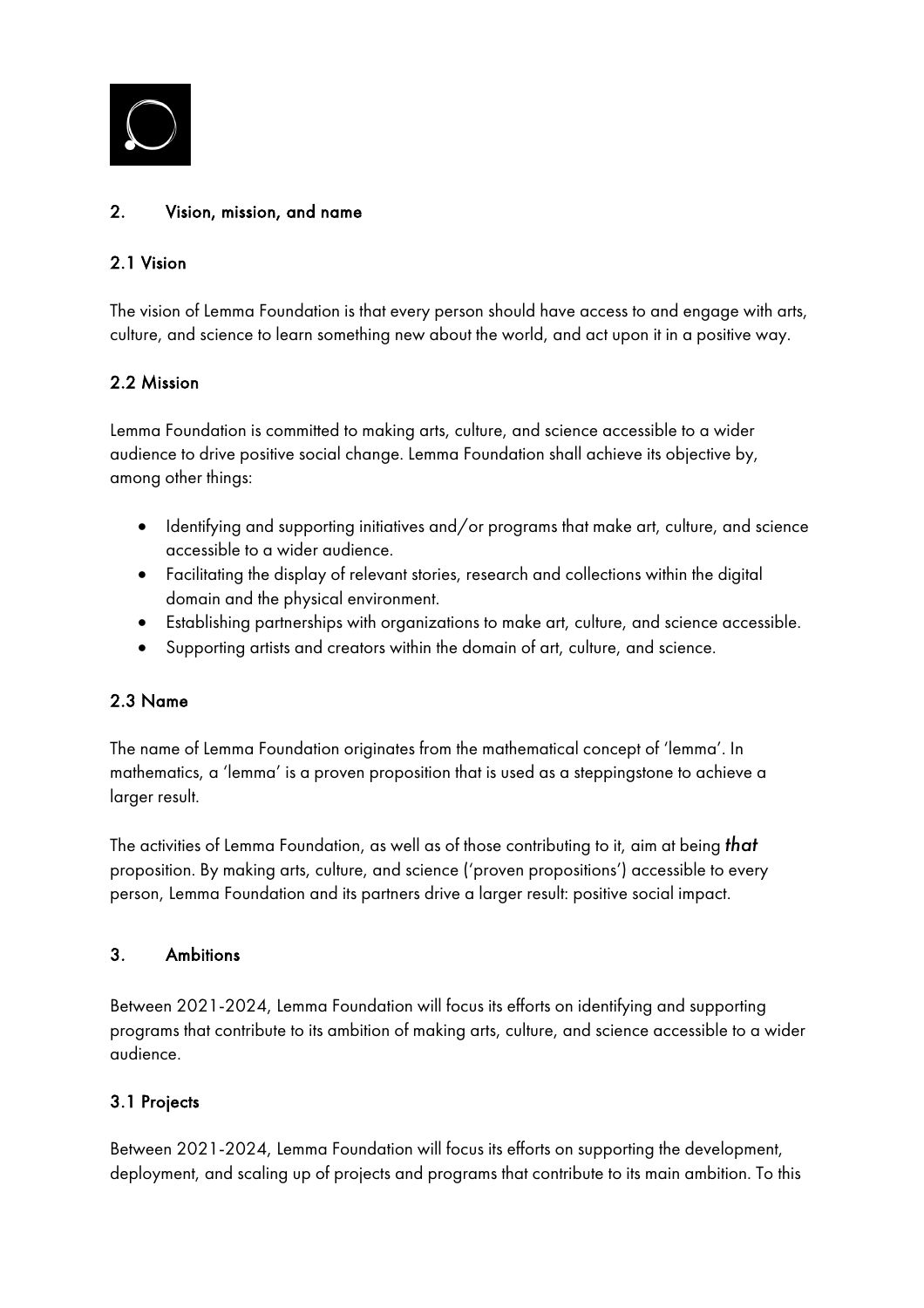

end, Lemma Foundation will identify initiatives to facilitate the presentation of socially relevant and engaging content in unexpected locations. This could be pop-up museums or other forms of innovative educational programs that aim at making positive social impact by connecting locations, content, and people.

# 3.2. Activities

In the upcoming period, Lemma Foundation will establish collaborations with various stakeholders to:

- Apply for grants and look for sponsorship to obtain the financial needs required to support projects and programs that make arts, culture, and science accessible to a wider audience.
- Search for national and international locations that seek innovation, community building, and revitalization in order to bring arts, culture and science to the general public.
- Mobilize a network of content owners (i.e. NGO's, cultural institutions, art collectors, research institutes and IP owners) to offer a curatorial program of social relevance.

# 3.3 Communication

We will report annually our income and expenses in our financial report, published on the website www.lemmafoundation.org.

In addition, we will report on the activities supported and carried out by the foundation:

- an overview of partnerships
- supported activities and programs with a description of location and placements
- content displayed
- the impact of the activities of Lemma Foundation on the community

An outline of these activities will be included on the website of Lemma Foundation (www.lemmafoundation.org).

# 4. Fund acquisition, expenses and remuneration

## 4.1. Income

The Foundation aims to achieve its purpose by, among other things, obtaining financial resources by means of the four following channels:

Subsidies: apply to a number of national and international subsidies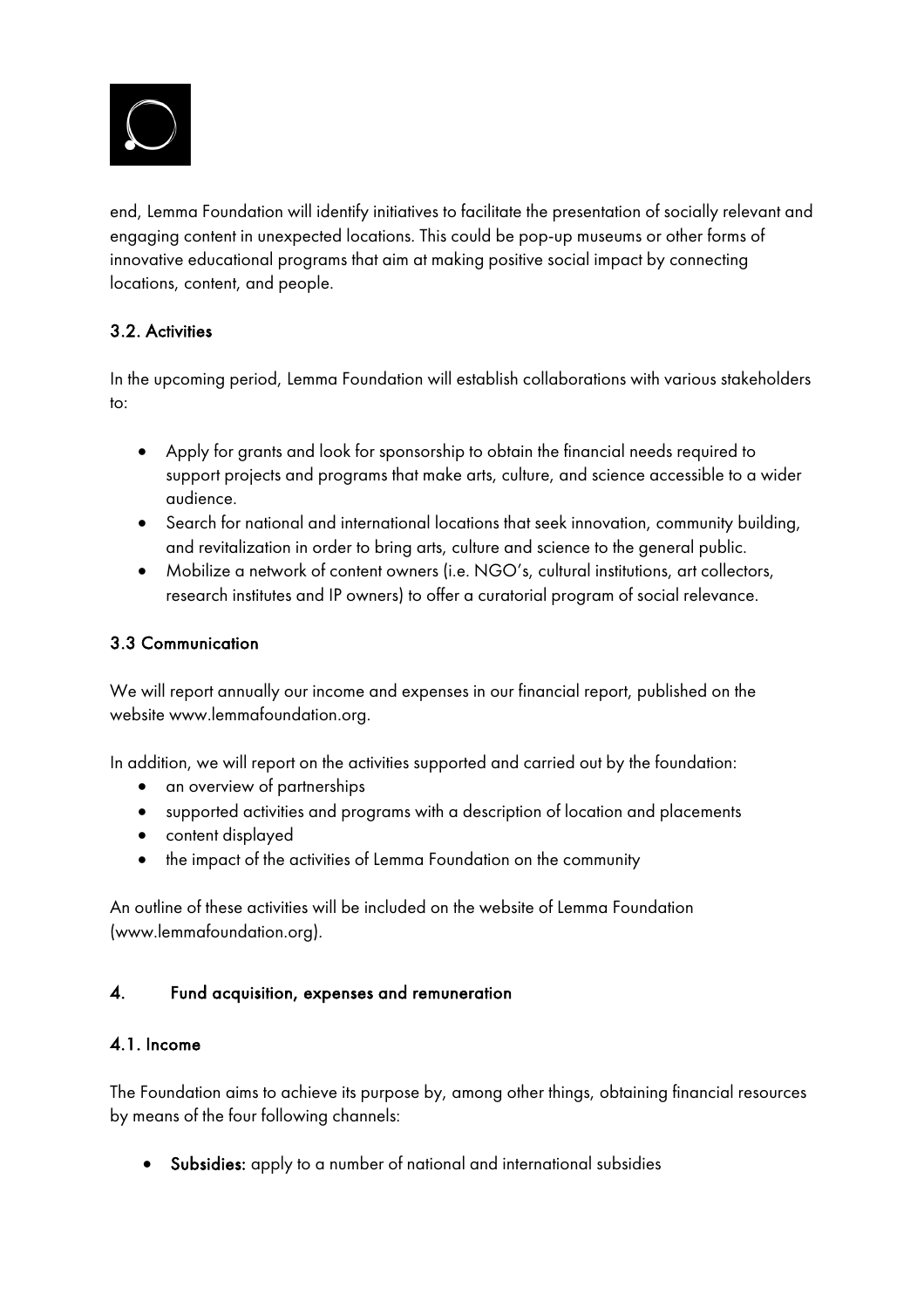

- Sponsorship: establish sponsorship agreements with place owners, content owners or other external organizations that contribute financially to the activities supported by Lemma Foundation.
- Fundraising: raising funds from individuals and organizations closely involved in engaging the public with arts, culture, and science.
- Donations: accepting donations from individuals and organizations that would like to have a positive social impact by contributing to the activities of Lemma Foundation.

## 4.2 Expenses

The income is used to support the objective of Lemma Foundation. For multi-year projects, budgets can be reserved in the year that decisions are made about these projects. Lemma Foundation will not hold more assets than the reasonably necessary for the continuity of the Foundation's planned activities.

The assets will be managed in a bank account (regular checking account).

#### 4.3 Remuneration policy Board

The Board does not receive any remuneration for its activities. They are, however, entitled to reimbursement of expenses incurred in the performance of their duties.

## 5. SWOT-analysis

During the term of this policy plan, the board of Lemma Foundation identifies the following strengths, weaknesses, opportunities, and threats.

#### **Strengths**

#### **Network**

The board of Lemma Foundation has a large network of place and content owners. In the period of 2021-2024, identifying, developing, and scaling up projects and programs is the top priority of Lemma Foundation. Achieving this goal depends on the capacity to establish partnerships between a variety of organizations. The board of Lemma Foundation has built partnerships with organizations ranging from cultural institutions to corporates for more than 15 years, which makes it one of the current strengths of the foundation.

#### Weaknesses

#### Need for structural income for the medium term

Making arts, culture, and science accessible to a wider audience, the current core activity of Lemma Foundation, depends on external sponsorship, funds, and donations. To avoid being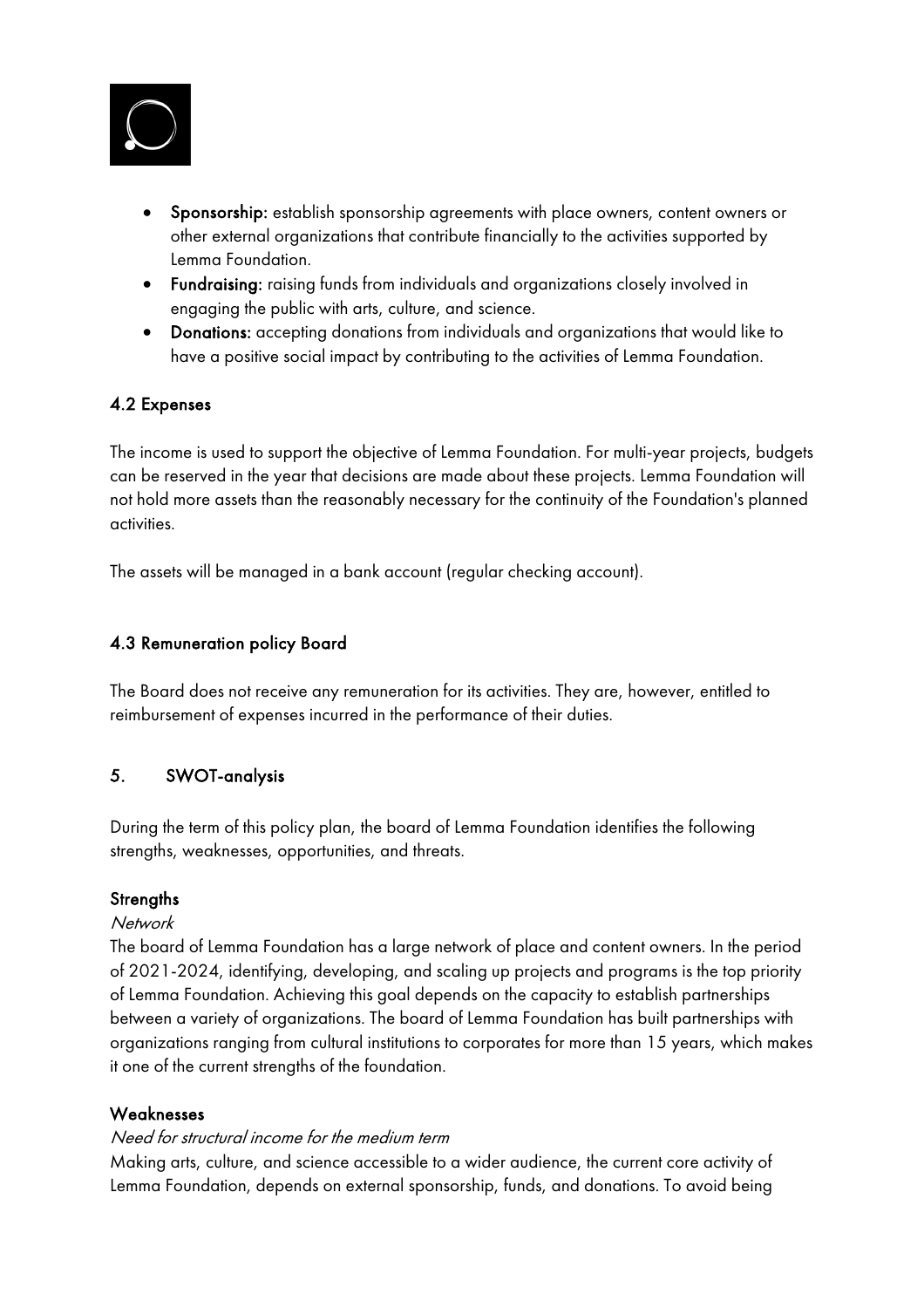

dependent on incidental income, it is important to develop a strategy to generate structural income in the next 3 years. To cope with this, the foundation will have a multi-year strategic plan elaborating on how Lemma Foundation will bind sponsors and funding organizations for longterm support.

## **Opportunities**

#### Traction of (pop-up) museums to drive public engagement

Prior experiences, like the Jewish Museum in Frankfurt or the pop-up museum initiated by the Tate Gallery in London, have shown the added value of connecting place and content to drive public engagement. Lemma Foundation, together with its partners, aims at making a social impact by connecting content, places, and people. This will make it attractive not only for organizations already involved in presenting content, but also to others that seek strategies to make a positive social impact while revitalizing private and public spaces. Furthermore, diversity and inclusiveness are on the agenda of most governmental, commercial, and cultural institutions. The main activities of Lemma Foundation tab into this need by making arts, culture, and science accessible to all sectors of society.

Lemma Foundation expects to make use of this existing traction to mobilize a network of organizations and raise the necessary funds.

#### **Threats**

#### COVID-19 (Short term)

The current COVID-19 pandemic brings uncertainty around the availability of physical locations during 2021 and beyond. This situation might also impact the budgets that can be spent on cultural activities. In case the circumstances around COVID-19 make it difficult to display content on a physical location, Lemma Foundation will focus its efforts on establishing long term partnerships and identifying feasible alternatives to make content accessible once the policies allow.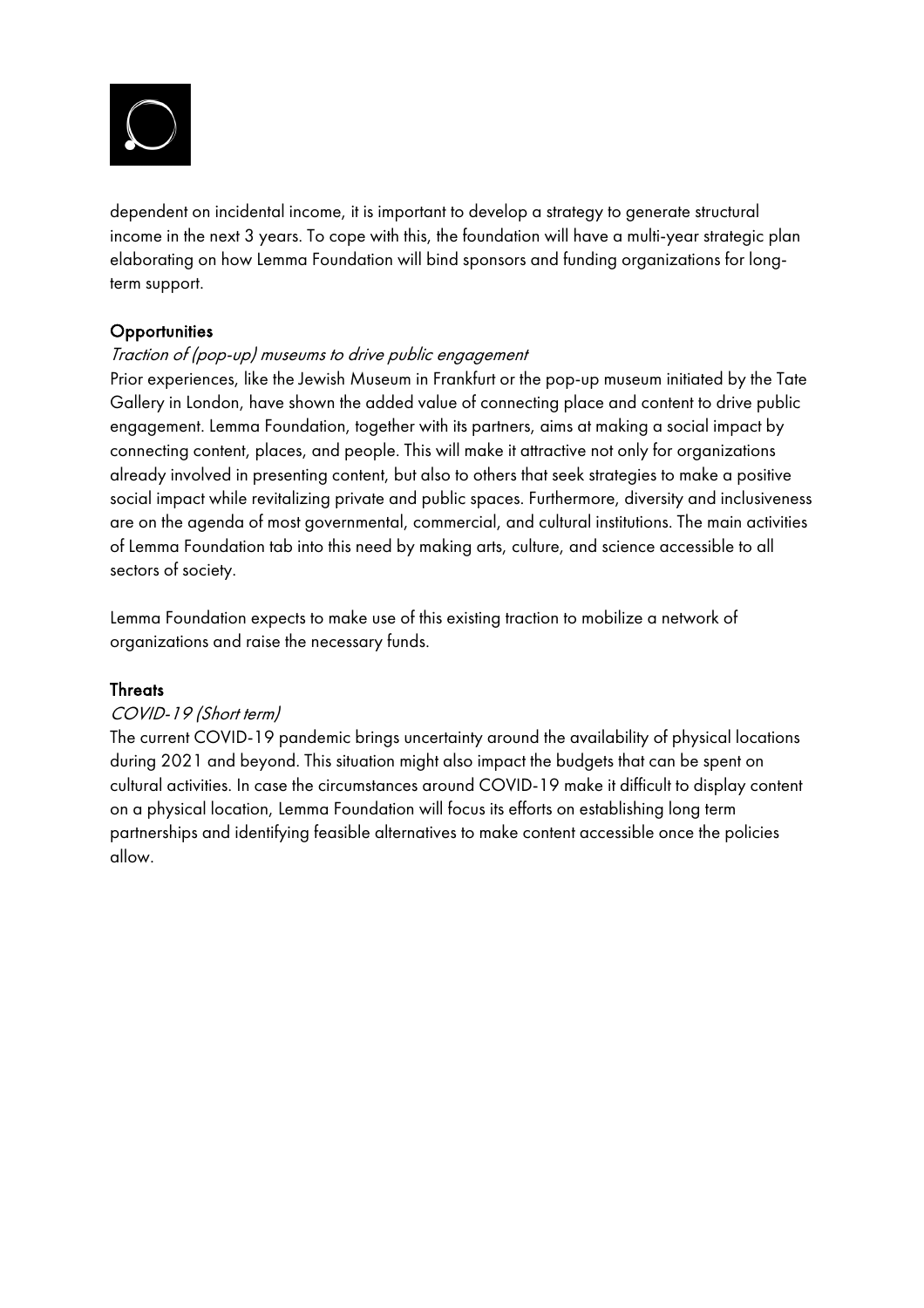

# 6. Strategic roadmap

This section provides an overview of the high-level activities that will be carried out in the period between 2021-2024.

|                                         | 2021 |  | 2022 |  |  |  | 2023 |  |  |  |  | 2024 |  |  |  |  |
|-----------------------------------------|------|--|------|--|--|--|------|--|--|--|--|------|--|--|--|--|
| Stage 1: Set up Lemma Foundation        |      |  |      |  |  |  |      |  |  |  |  |      |  |  |  |  |
| <b>Stage 2:</b> Deploy first program(s) |      |  |      |  |  |  |      |  |  |  |  |      |  |  |  |  |
| Stage 3: Scale up program(s)            |      |  |      |  |  |  |      |  |  |  |  |      |  |  |  |  |

Stage 1: Set up of Lemma Foundation and development of strategic plan.

Stage 2: Development of first programs and engagement activities.

Stage 3: Development of subsequent programs and scaling up of the activities.

All activities related to knowledge dissemination, partnerships and funding will be ongoing and executed throughout the whole period.

## 7. Management

The board of Lemma Foundation, as a group, focuses on its core task: managing the foundation and setting out the policy. Each member, individually, carries out specific tasks necessary to achieve the goals of the foundation.

The board will have a meeting at least every six months. The meetings can be held face to face, by telephone or video conference provided that each board member can be heard by all others simultaneously.

The board of Lemma foundation will publish an annual report on www.lemmafoundation.org each year.

## 8. Budget

Since Lemma Foundation has been founded in 2021, there is not a budget to be included in the current policy plan.